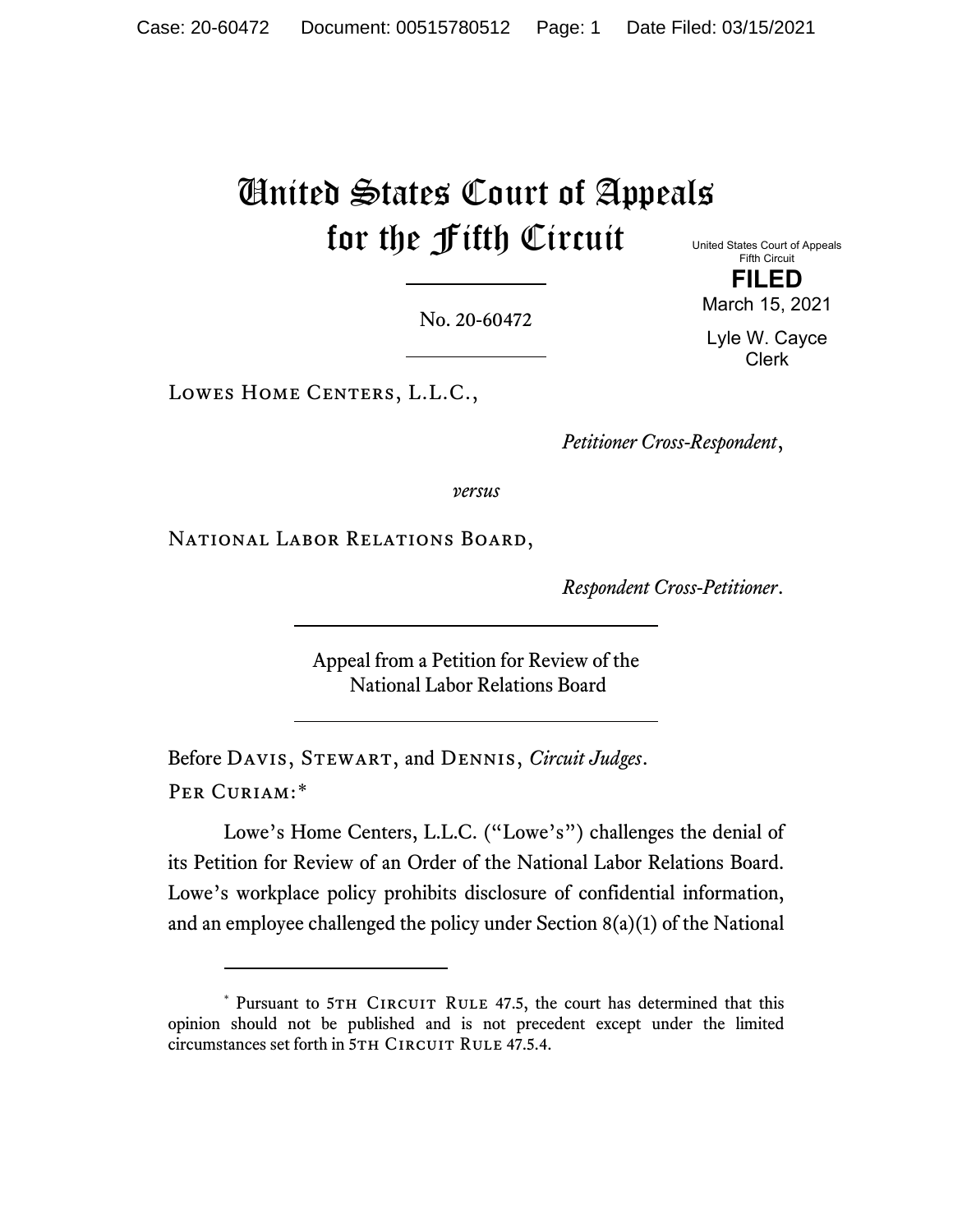Labor Relations Act, which prevents employers from limiting employees' discussions of their wages. The administrative law judge ("ALJ") concluded that Lowe's policy violated the Act. Lowe's appealed to the National Labor Relations Board, and the Board affirmed. We AFFIRM.

# **I. FACTUAL AND PROCEDURAL HISTORY**

Employee Amber Frare filed an unfair labor practice claim against Lowe's. She alleged that a section of Lowe's employee code violated 29 U.S.C. § 1581(a)(1) by interfering with employees' right to discuss wages. The relevant part of the Lowe's policy reads as follows:

Employees must maintain the confidentiality of information entrusted to them by Lowe's, its suppliers, its customers, or its competitors, except when disclosure is authorized by the Chief Compliance Officer or required by law. Employees must consult with the Chief Compliance Officer before disclosing any information that could be considered confidential.

Confidential information includes, but is not limited to:

· material non-public information; and

· proprietary information relating to Lowe's business such as customer, budget, financial, credit, marketing, pricing, supply cost, personnel, medical records or *salary information*, and future plans and strategy.

The parties presented their arguments to an ALJ, and the only issue presented was whether this portion of Lowe's policy violated 29 U.S.C. §  $1581(a)(1)$ .

The ALJ determined that Lowe's code provision was "per se unlawful" under *The Boeing Co.*, 365 NLRB No. 154, 2017 WL 6403495 (Dec. 14, 2017). The ALJ did not consider the legitimate justifications for the policy and construed any ambiguities against Lowe's as the policy drafter.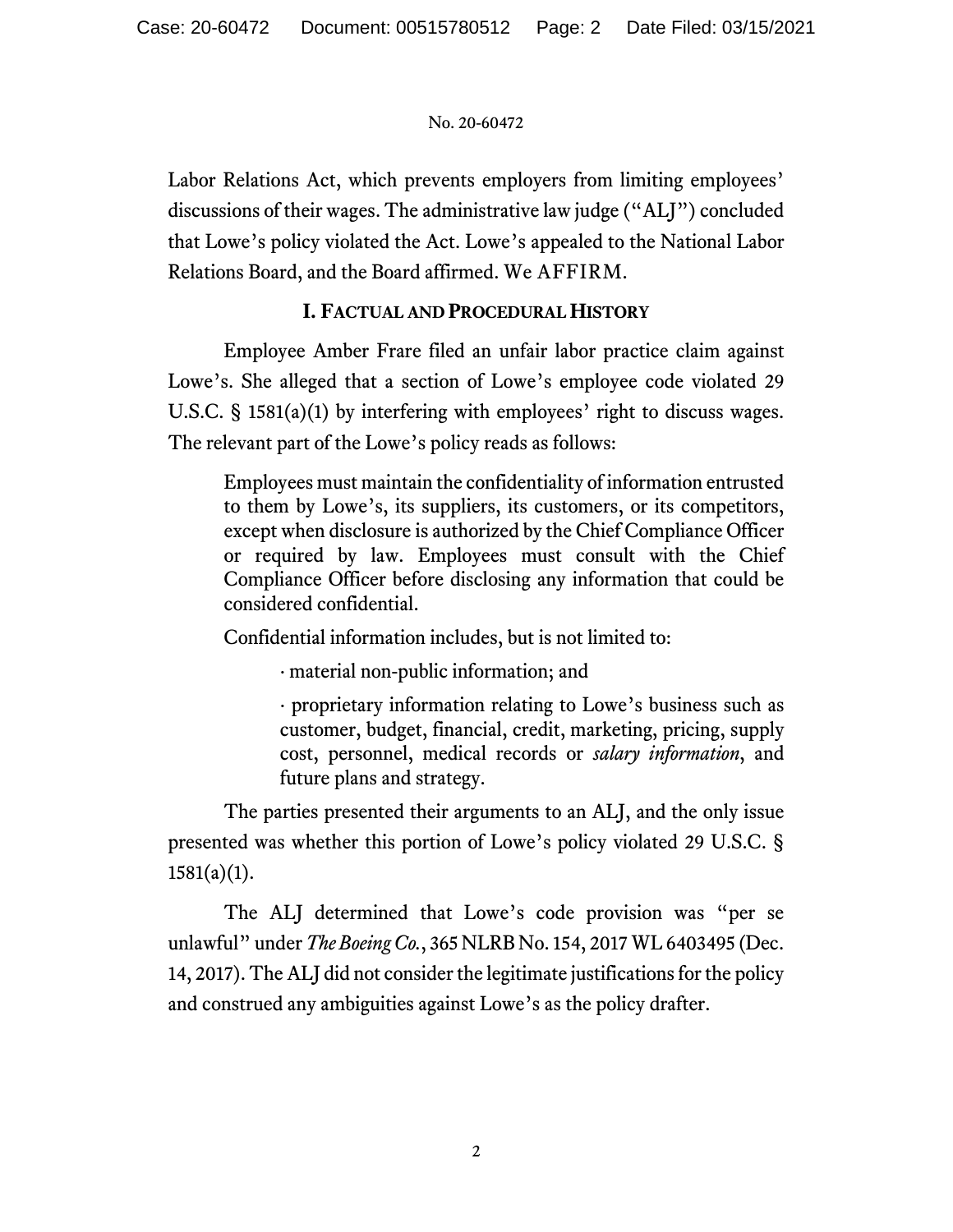Lowe's filed exceptions. The Board adopted the decision of the ALJ with minor changes. Lowe's now appeals.

## **II. STANDARD OF REVIEW**

We review the Board's legal conclusions de novo. *T-Mobile USA, Inc. v. NLRB*, 865 F.3d 265, 271 (5th Cir. 2017). The Board's factual findings are entitled to deference so long as they are "supported by substantial evidence on the record considered as a whole." *Strand Theatre of Shreveport Corp. v. NLRB*, 493 F.3d 515, 518 (5th Cir. 2007) (quoting *J. Vallery Elec., Inc. v. NLRB*, 337 F.3d 446, 450 (5th Cir.2003)).

## **III. DISCUSSION**

Lowe's appeals the Board's decision, arguing that the Board erred by using the "reasonably construe" standard from *Lutheran Heritage* and by failing to consider legitimate justifications for Lowe's policy. We disagree.

## *1. "Reasonably construe" standard*

Lowe's argues that the Board erred by analyzing Lowe's policy under *Lutheran Heritage's* overruled "reasonably construe" test. We disagree.

In *Boeing*, the Board overruled much of *Lutheran Heritage*, 343 NLRB 646 (2004), including its "reasonably construe" standard for assessing the lawfulness of facially neutral employment rules. 2017 WL 6403495 at \*8.

"Under Lutheran Heritage, even when an employer's facially neutral employment policies, work rules and handbook provisions do not expressly restrict Section 7 activity, were not adopted in response to NLRA-protected activity, and have not been applied to restrict NLRA-protected activity, the Board will still determine that the maintenance of these requirements violates Section 8(a)(1) if employees "would reasonably construe the language to prohibit Section 7 activity."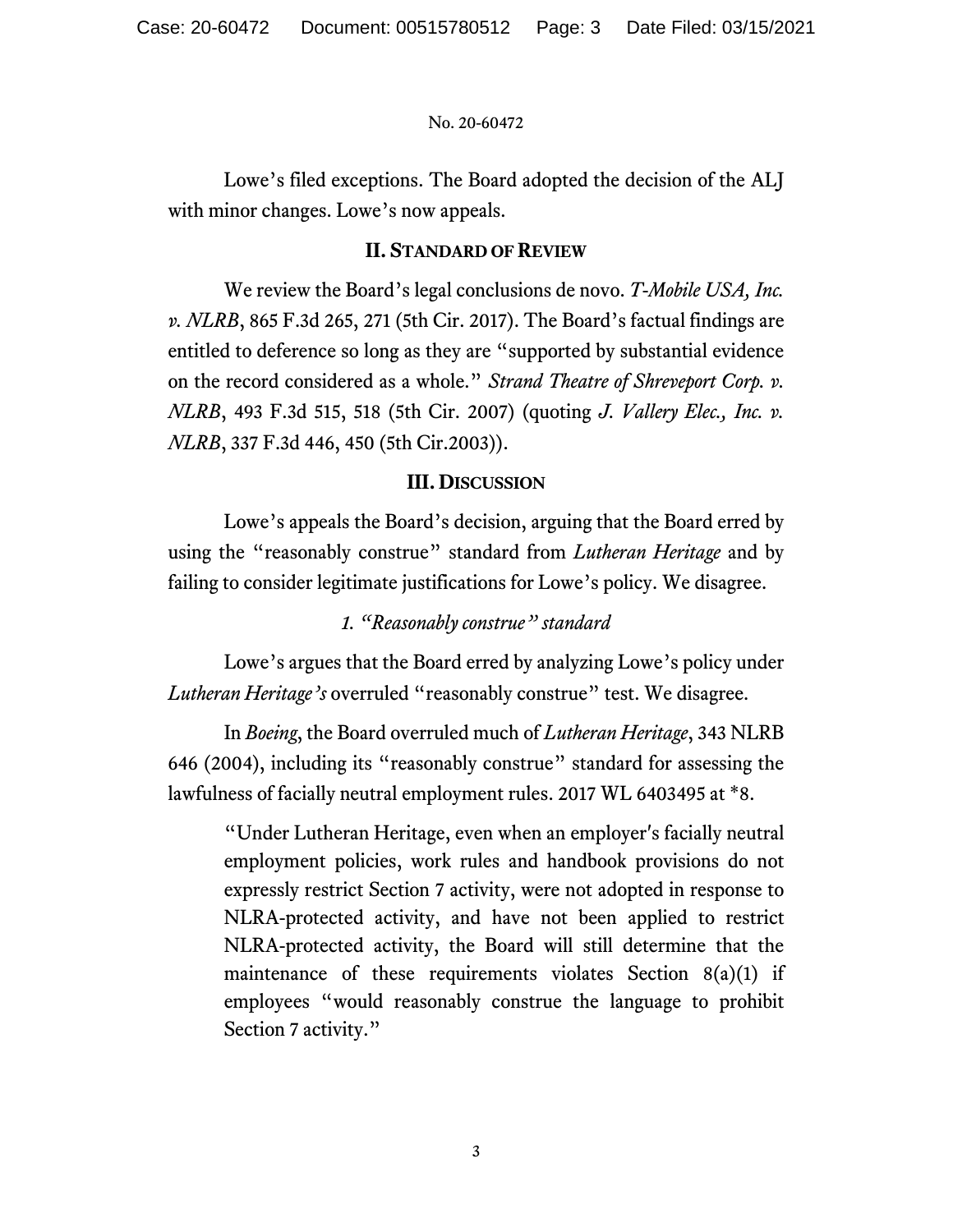*Id*. In *Boeing*, the Board overruled the "reasonably construe" standard for several reasons including its conflict with Supreme Court and NLRB precedent, both of which permit businesses to offer legitimate justifications for their facially neutral employment policies. *Id*. at \*8−\*13.

After overruling *Lutheran Heritage's* strict "reasonably construe" test, the Board adopted a more flexible standard.

"[W]hen a facially neutral rule, reasonably interpreted, would not prohibit or interfere with the exercise of NLRA rights, maintenance of the rule is lawful without any need to evaluate or balance business justifications, and the Board's inquiry into maintenance of the rule comes to an end. Even under Lutheran Heritage--in which legality turned solely on a rule's potential impact on protected rights--a rule could lawfully be maintained whenever it would not 'reasonably' be construed to prohibit NLRA-protected activity, even though it 'could conceivably be read to cover Section 7 activity.' Conversely, when a rule, reasonably interpreted, would prohibit or interfere with the exercise of NLRA rights, the mere existence of some plausible business justification will not automatically render the rule lawful. Again, the Board must carefully evaluate the nature and extent of a rule's adverse impact on NLRA rights, in addition to potential justifications, and the rule's maintenance will violate Section  $8(a)(1)$ if the Board determines that the justifications are outweighed by the adverse impact on rights protected by Section 7."

*Id*. at \*17 (quoting *Lutheran Heritage*, 343 NLRB at 647).

In other words, when a facially neutral rule cannot reasonably be interpreted to violate the NLRA, the rule is lawful. There is no need to examine the employer's justifications for the rule. *Id*. When a facially neutral rule is reasonably interpreted to violate the NLRA, the rule's lawfulness is uncertain, and further analysis is required. *See id*. at \*4. ("Under the standard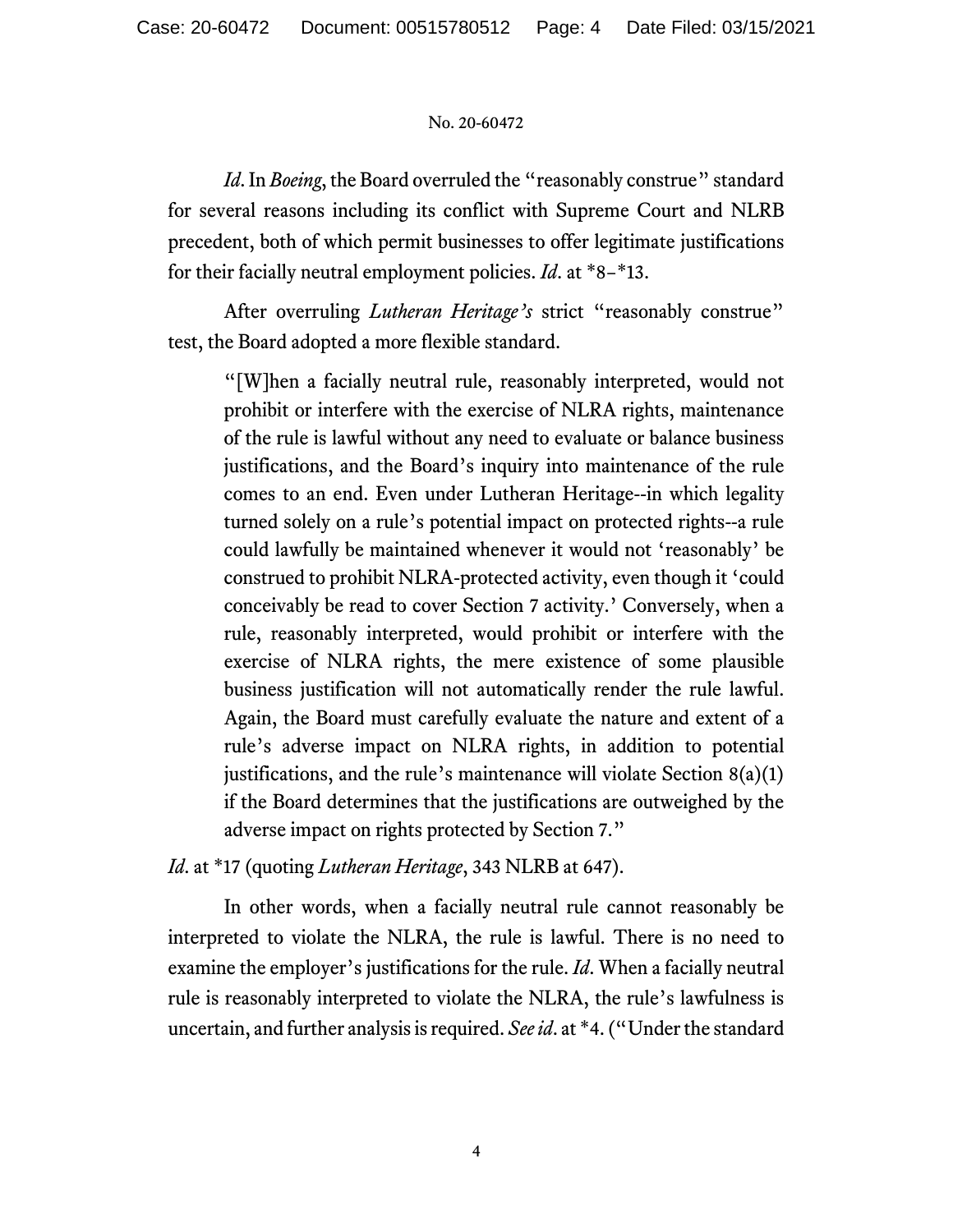we adopt today, when evaluating a facially neutral policy, rule or handbook provision that, when reasonably interpreted, would potentially interfere with the exercise of NLRA rights, the Board will evaluate two things: (i) the nature and extent of the potential impact on NLRA rights, and (ii) legitimate justifications associated with the rule.").

Here, the Board concluded that Lowe's policy was facially neutral and could be reasonably construed to restrict employees' wage discussions. The policy prohibits employees from discussing confidential information which explicitly includes "salary information." We thus agree with the Board's conclusion that the policy can be reasonably construed to limit employees' rights under the NLRA. We now turn to Lowe's legitimate justifications for the policy.

# *2. Lowe's Legitimate Justifications*

Lowe's argues that the Board erred by failing to consider its legitimate justifications for the policy. We disagree.

Under *Boeing*, the Board created three categories of rules. Category 1 rules are *per se* lawful, either because they cannot be reasonably interpreted to interfere with employees' rights or because the adverse impacts on rights is outweighed by justifications for the rule. *Id*. at \*4. Category 2 rules warrant individualized scrutiny in each case, and the Board must weigh the adverse impacts on NLRA rights with employer's legitimate justifications. *Id*.

Category 3 rules are generally unlawful because they "would prohibit or limit NLRA-protected conduct, and the adverse impact on NLRA rights is not outweighed by justifications associated with the rule. An example of a Category 3 rule would be a rule that prohibits employees from discussing wages or benefits with one another." *Id*. at \*4.